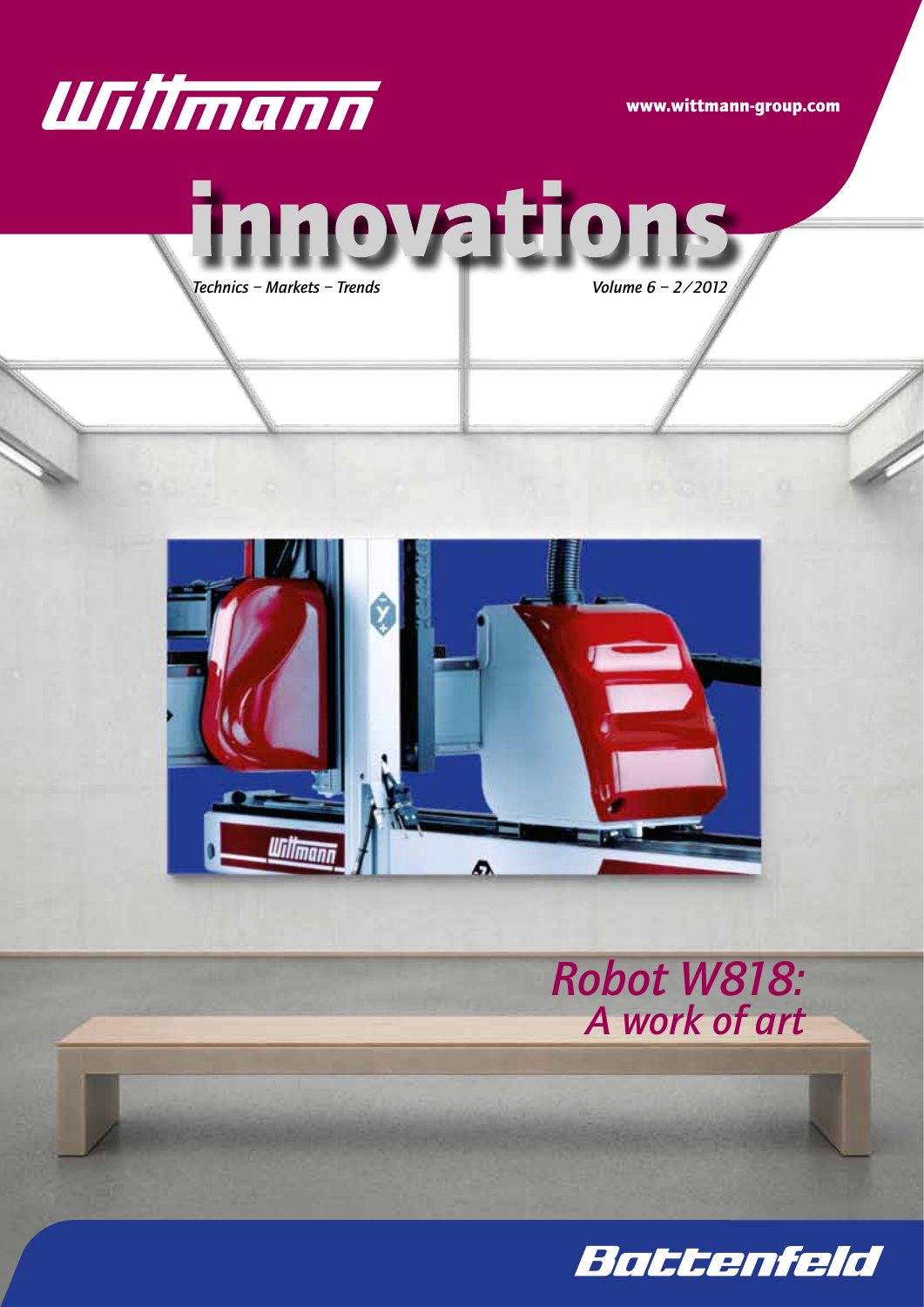### Articles that appeared in *WITTMANN innovations* so far

#### *Injection Molding*

- WITTMANN BATTENFELD: One stop shopping for injection molding *4/2008*
- Metal injection molding at Indo-US MIM *4/2008*
- Cost optimization: EcoPower by
- BATTENFELD *1/2009* • IT assisted services *1/2009*
- Water injection for all-plastic parts *2/2009*
- Krona Indústria and WITTMANN BATTENFELD *2/2009*
- • Molding micro-parts with the Micro-system 50 *3/2009*
- • Multi-component process at wolf-craft *4/2009*
- Process data acquisition: partnership with Wille System *4/2009*
- The new all-electric EcoPower injec-
- tion molding machine *4/2009* • Thomas Dudley and WITTMANN
- BATTENFELD *1/2010* • IML with TM Xpress *1/2010* AIRMOULD® and AQUAMOULD®
- Mobile *1/2010* Design Molded Plastics and their molding machines *2/2010*
- • Stadelmann relies on Wille and WITT-MANN BATTENFELD *2/2010*
- The new MicroPower molding machine *3/2010*
- AQUAMOULD<sup>®</sup> and projectile injection technology *3/2010*
- • New benchmark in large machines: MacroPower *4/2010*
- STELLA relies on WITTMANN BATTENFELD machines *4/2010*
- The ServoDrive technology  $1/2011$
- The 75<sup>th</sup> machine for Krona 1/2011<br>• Packaging specialist TM Xpress
- • Packaging specialist TM Xpress *2/2011*
- • WAVIN (Czech Rep.) and WITT-MANN BATTENFELD *3/2011*
- SANIT molding a success  $3/2011$
- WEPPLER Filter using BATTEN-FELD machines *4/2011*
- MacroPower for the production of cable ties *1/2012*

### *News From The Subsidiaries*

- • Australia *2/2008*
- • Austria *2+3/2008*, *1/2010*, *3/2011*
- • Benelux *3/2008*, *2/2009*
- • Brazil *3/2007*, *1/2009*
- • Bulgaria *2/2009* • Canada *1/2007*, *1+2/2008*, *3/2009*
- • China *2/2010*
- • Czech Republic/Slovakia *4/2009*
- • Denmark *1/2009*
- Finland  $\frac{4}{2008}$  + 1/2012
- • France *2/2007*, *3/2008*
- 
- • Germany *1/2007* • Great Britain *2/2009*, *2/2010*
- • Hungary *1/2008*
- • India *2/2008*, *3/2010*
- Israel  $\frac{1}{2012}$
- Italy  $\frac{4}{2008}$ ,  $\frac{1}{2010}$ ,  $\frac{4}{2011}$ <br>• Mexico  $\frac{3}{2007}$ ,  $\frac{2}{2009}$ ,  $\frac{1}{12}$
- • Mexico *3/2007*, *3/2009*, *1+2/2011*
- • Slovenia/Croatia *1/2010*
- • Southeast Asia *2/2007* South Kores  $3/2010$
- 
- Spain 3/2007<br>• Sweden 2/20
- Sweden  $2/2009$ <br>• Switzerland  $1/2$ Switzerland  $1/2008$
- 
- • Taiwan *4/2009* • Turkey *3/2008*, *2+4/2011*
- USA  $2/2008$ ,  $3/2009$ ,  $1/2011$

*WITTMANN innovations (Volume 6 – 2/2012)*

### *Conveying/Drying*

- • Central drying and conveying at Rob-ert BOSCH *1/2007*
- Quality control of the WITTMANN dryers *1/2007*
- Drying and conveying system at
- Kromberg & Schubert *2/2007* • Cost efficient material drying *2/2007*
- • FEEDMAX conveying units fit for the clean room *3/2007*
- The new DRYMAX ED80 material
- dryer *3/2007* Focus on material feeding  $1/2008$
- The WITTMANN network control at Arge2000 *2/2008*
- Changing parameters when conveying different materials *2/2008*
- Optimizing a material conveying system *3/2008*
- DRYMAX dryers complete with energy rating *3/2008*
- Metchem central material handling system *4/2008*
- • Auxiliaries at Delphi in China *1/2009* The LISI COSMETICS central sys-
- tem *2/2009* Perfect planning of central systems avoids downtime *3/2009*
- • Testing the WITTMANN energy claims at FKT *4/2009*
- The new FEEDMAX B 100 *1/2010*
- • Greiner is saving energy by using WITTMANN dryers *2/2010*
- 
- The A.C.S. conveying system  $3/2010$ • Tne new FEEDMAX Primus material conveyor *4/2010*
- 
- The new DRYMAX Aton 2/2011
- • The BKF conveying system *2/2011* • WD Kunststofftechnik and its central system *4/2011*
- • PET processor uses <sup>a</sup> WITTMANN conveying system *1/2012*

#### *Blending*

- The new WITTMANN blenders of the GRAVIMAX series *2/2007*
- The truth about blender economics *3/2007*
- The new GRAVIMAX 14V blender *3/2009*
- The art of blending regrind  $3/2011$

#### *Granulation*

- • Inline recycling of sprues *1/2007*
- • Giant granulator MCP <sup>100</sup> *2/2007*
- The new MAS granulator  $3/2007$
- The challenging recycling process *1/2008*
- The MC 70-80 granulator at Centrex *2/2008*
- Gibo Plast enforces recycling  $2/2009$
- The new AF auger feed for MC cen-<br>tral granulators  $4/2009$
- Grinding of ferrite  $1/2010$
- • Grinding critical material *3/2010*
- TMP CONVERT: Customized solu-
- tions *1/2011* Inline recycling with Minor 2 3/2011

*Quarterly magazine of WITTMANN Kunststoffgeräte GmbH and WITTMANN BATTENFELD GmbH. Appears to meet the informational demands of staff and customers. Editorial office: WITTMANN Kunststoffgeräte GmbH, Lichtblaustrasse 10, 1220 Vienna; tel. +43-1 250 39-204, fax +43-1 250 39-439; bernhard.grabner@wittmann-group.com; http://www.wittmann-group.com*

*Issue 3/2012 of "WITTMANN innovations" will appear at the beginning of the third quarter 2012.*

### *In-Mold Labeling*

*Temperature Control*

*1/2007*

ing units *2/2008*

cooling *4/2008*

[C250] *3/2009*

*3/2010*

*Automation*

• Production and quality control in medical engineering *1/2007*

control keys *3/2008*

Plastics, UK *4/2008*

PGT *1/2009*

sensors *2/2010*

*4/2011*

*1/2012*

• The handling of large structural foam parts *2/2007* • The new R8 robot control *3/2007* High-end: The production of seat adjustment rods *1/2008*

• Drive engineering for robots *1/2008* • Automating the production of trans-<br>ponder pins 2/2008<br>• Automated production of remote

Automation at Carclo Technical

The cultivation of growth with WITTMANN robots *2/2009* • Bruder toy wheel production *4/2009* • Production of pallets at Georg Utz in Poland *1/2010*<br>• EcoMode helps getting energy ef-<br>ficient robots 2/2010 Automated production of oil level

The flexible automation cell as ABA-

Automating rotation welding  $3/2010$ • The new  $R\overline{8}.2$  robot control  $\frac{4}{2010}$ <br>• Linear robots in the clean room • Linear robots in the clean room *1/2011* Super-fast part removal  $2/2011$ • Automation of cups and lids *3/2011* • Superior mulit-component molding

The automation of insert molding

- WITTMANN IML stack mold systems *3/2007*
- The WITTMANN  $2 + 2$  stack mold *1/2008*

The advantages of pulsed cooling

Temperature controller "guarding" injection molding machines *3/2008* Temperature controllers with DUO

• Variothermal tempering *1/2009* • The new TEMPRO plus C180 2/2009 • The new TEMPRO direct C120

WFC: WITTMANN Water Flow Control functionality *4/2009* TEMPRO plus C180 water temperature controller *1/2010*<br>• WITTMANN TEMPRO: The universal benchmark 2/2010<br>BFMOLD™ mold cooling system

The new TEMPRO plus D tempera-

TEMPRO plus D in the automotive

ture controllers *4/2010* Online-thermography  $1/2011$ Tempering and injection molding at

Fuchs & Sohn *2/2011*

sector *1/2012*

Comparing water to oil  $2/2007$ • The new temperature controllers of the TEMPRO plus C series *3/2007* The new COOLMAX compact cool-

- ATM d.o.o. in Serbia grows with
- WITTMANN systems *3/2009*
- • Quadrangular IML design at PLASTIPAK in Canada *4/2010*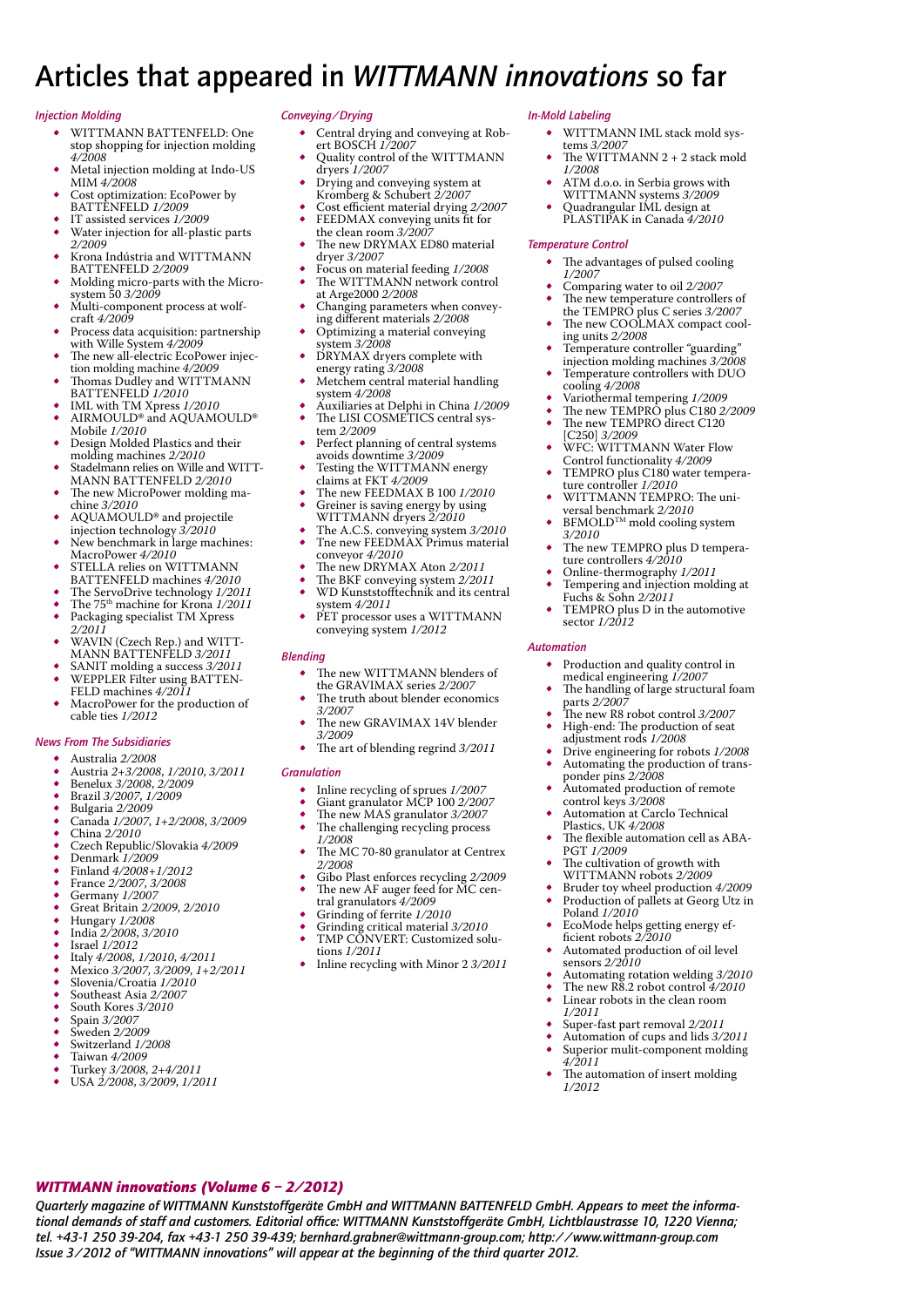# **Editorial**



*Michael Wittmann*

Dear Reader,

Since the middle of last year, we have maintained a regular blog written by Adrian Lunney, a well-known journalist, on our website *www.wittmann-group.com*. "LUNNEY's blog" deals with a variety of topics in the plastics industry. In the issue dated 16<sup>th</sup> March, Adrian Lunney looked at developments in bionics and the corresponding developments in the plastics processing industry: The manufacture of prosthetic skin, plastic hearts and artificial limbs made of carbon fiber.

At first glance, the handling of such products may not appear to fit into our company's classic fields of activity. Nevertheless, there is a clear association with our established portfolio. For instance, our *MicroPower* injection molding system is frequently employed in the processing of very expensive, absorbable synthetic materials in the area of medical engineering. At prices ranging from 2,000 to 5,000 EUR per kilogram for these sophisticated plastics, which are used for clips, bone screws and plates, every single gram of material that can be saved matters. In such applications, the advantages of our *MicroPower* system's unique, high-precision injection molding technology are brought convincingly to bear.

In Europe, *MicroPower* technology was last presented to the public in mid-March at the MEDTEC in Stuttgart. The continued rise in longevity in developed countries and rapid general advances in medical engineering are opening up new possibilities for the use of *MicroPower* in medical technology almost on a weekly basis. In the meantime, this year's next important plastics trade fair, the NPE in Orlando, has already taken place. On more than 700 m² of exhibition space, our U.S. subsidiary WITTMANN BATTENFELD Inc. presented a comprehensive cross-section of our entire product range. Injection molding machines of the *PowerSeries* were represented in all sizes ranging from *MicroPower* to *MacroPower*, and our Series 8 robots demonstrated their versatility in a basketball practice session which included skillful dribbling and scoring with Michael Jordan-like precision. As core automation components in five complete work cells, the robots subsequently demonstrated that they can also meet the demands placed on them in the plastics industry. Many other spectacular and innovative products were introduced to visitors in an entertaining and informative way.

This issue of *innovations* will again whisk you off to all possible corners of the world. We report on customer applications in Germany, Austria and Romania, and we visit our branches in India, Colombia and Switzerland. I wish you enjoyable reading!

Sincerely yours, Michael Wittmann

# Content

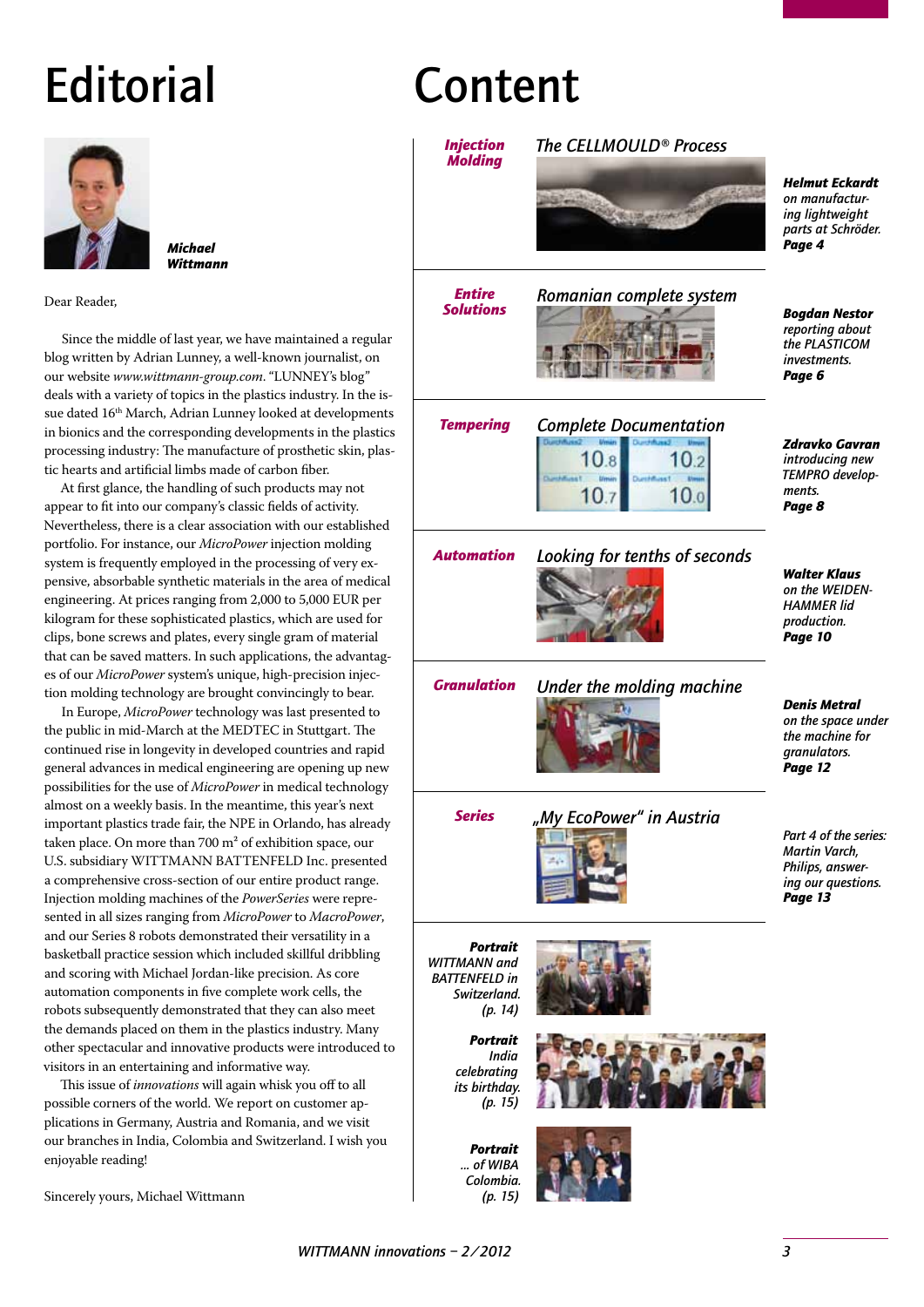

# SCHRÖDER goes with WITTMANN BATTEN- FELD CELLMOULD® for light weight parts

*CELLMOULD*® *is the WITTMANN BATTENFELD process for structural foam molding with direct gassing. The process development was based on more than 40 years of experience with structural foam molding using physical blowing agents. The nitrogen is injected into the cavity and thus forms foamed products with a fine and regular cell structure. All the equipment components are developed and manufactured by WITTMANN BATTENFELD. Helmut Eckardt*



*2-component CELL-MOULD*® *injection molding machine with 400 metric tons of clamping force.*

> **SEPTE CHRODER KUNSTSTOFFTECHNIK in Kierspe,**<br>Germany, is a custom molding company that is a<br>part of the privately owned German EBG Group. T<br>company in Kierspe has about 70 employees and runs 33 **T** CHRÖDER KUNSTSTOFFTECHNIK in Kierspe, Germany, is a custom molding company that is a part of the privately owned German EBG Group. The injection molding machines ranging between 15 and 420 metric tons. SCHRÖDER also has a molding company in the Czech Republic with about 90 employees and with 16 molding machines, bringing the total number of employees of all the group companies that concentrate on compression and injection molding of thermosets is about 250.

Dag Hagby, CEO of the SCHRÖDER companies, points out: "Our specialty at SCHRÖDER in Kierspe is the design of molds and the production of complex and extremely complex injection molded products." SCHRÖDER has already been producing structural foam moldings with gas injection for quite some time. This process offers several significant advantages:

- Weight reduction.
- Elimination of sink marks.
- Low in-molded stresses.
- Low warping.
- Improved rigidity at same weight.
- Low internal cavity pressures.
- Improved polymer flow by means of the gas.
- Tight tolerances.

About 70% of SCHRÖDER's business is in the automotive field, where the most important trend is weight reduction. This can be achieved in several different ways by either reducing the wall thickness, reducing the density of the parts, or by increasing the functionality. For SCHRÖDER, structural foam with direct gassing is the right solution to meet the highest demands.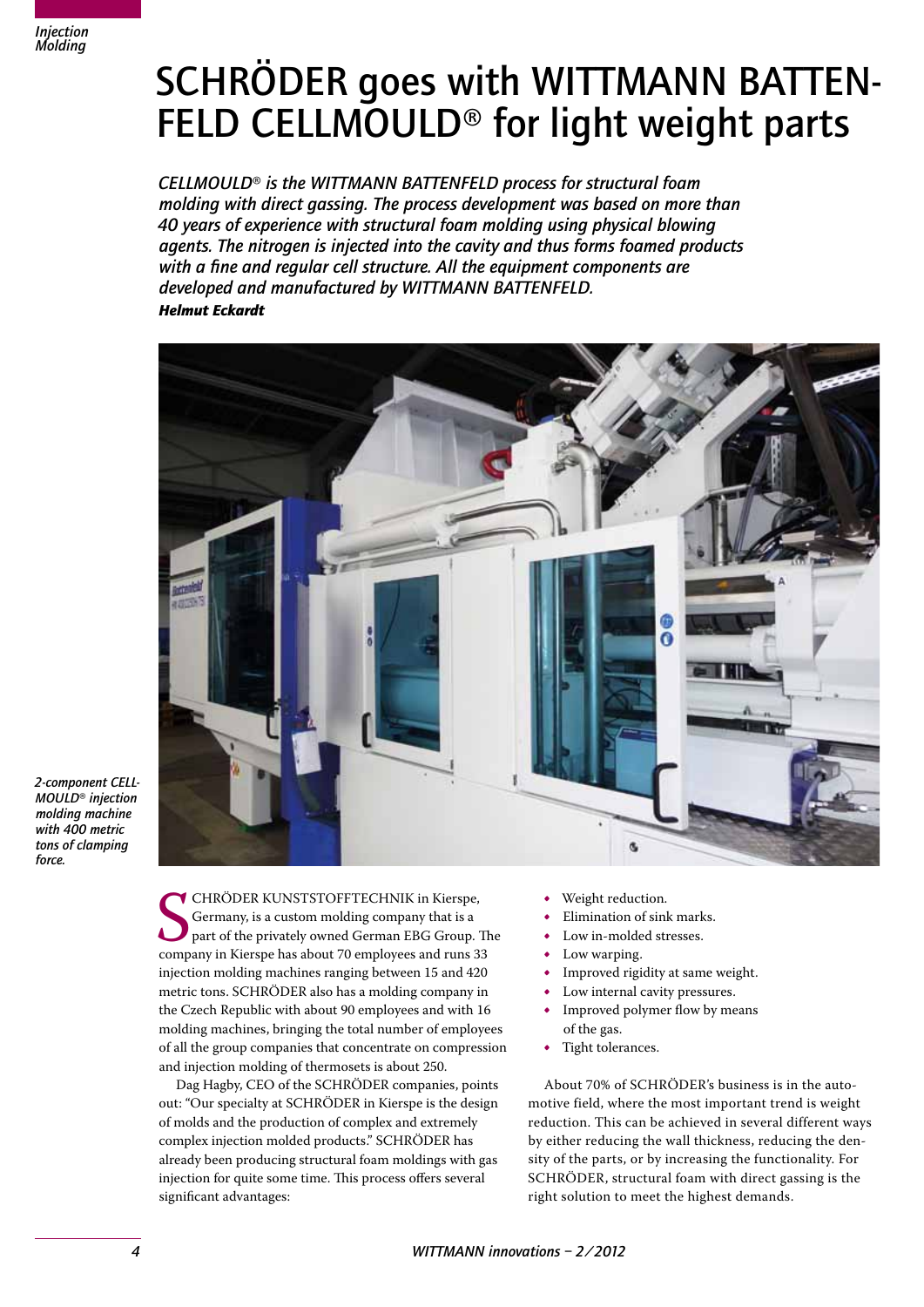### *Reduction of wall thickness*

The injection of the gas reduces the viscosity of the polymer. Because of the improved polymer flow, even very tight cavities with a wall thickness of less than 2 mm and long flow paths can be filled at lower cavity pressures.

### *Reduction of density*

When injecting gas, a polymer holding pressure normally is not required. The cavity is filled by the polymer completely or almost completely. Shrinkage of the volume is compensated by the physical blowing agent (gas, used instead of a chemical blowing agent).







Density reduction must be seen in relation to the mechanical characteristics of the products. SCHRÖDER products are showing density reductions of about 7–10%.

### *Increasing functionality*

Components with rigid and soft sections are produced by means of the 2-component technology. Parts with integrated sealing sections are produced in a single-step operation.

When compared to separate injections and post-molding assembly, the 2-component part can be designed much lighter in weight.

Most of SCHRÖDER's CELLMOULD® parts are made from PBT with 20% glass or PP with 20% mineral filler. Many other Polymers such as PA, POM, PBT, OC, PC-ABS blends, TPE and others are used in production.

### *CELLMOULD® equipment*

In 2011 SCHRÖDER purchased 5 new injection molding machines, all from WITTMANN BATTENFELD. Four of them are equipped with CELLMOULD®, the process for direct gassing developed and built by WITTMANN BATTENFELD.

The CELLMOULD® machines have clamping forces of 300 and 400 metric tons and are equipped with 25 L/D screw and barrel units. WITTMANN BATTENFELD supplies not only the equipment itself, but also any service for the machines and the process.

The strongest argument for SCHRÖDER's decision to work with WITTMANN BATTENFELD was the fact that they are the only supplier for CELLMOULD® machinery and the special foaming technology.

CELLMOULD® technology provided some additional advantages for SCHRÖDER:

- Part quality: The parts are of a very fine and regular cell structure. The process is absolutely reliable.
- • Easy programming and control: As all the parameter settings for CELL-MOULD® are done by using the UNI-LOG B6 control, programming and optimizing are very easy. All CELL-MOULD® parameters are stored together with the mold parameters. Quality control parameters are visualized on the same screen.
- Gas control: The nitrogen is injected via a special gas injection nozzle. The gas injection process control is located directly at the injection unit, so there is no need for any separate unit standing beside the machine.
- Low cost: Gas for direct injection normally is supplied from conventional nitrogen bottles. Before the injection of the gas can be executed, it has to be compressed.

SCHRÖDER also decided to purchase a combined nitrogen and pressure generator unit from WITTMANN BATTENFELD. This generator is aspirating environmental air that afterwards is cleaned, then dried, then separated into nitrogen and oxygen by means of a membrane system, and finally compressed to 330 bar. All four CELLMOULD® machines are supplied with gas from this generator. The same system can be used as well for AIRMOULD®, the WITTMANN BATTENFELD gas-assisted injection molding technology.•

*Cell structure of a CELLMOULD*® *part.*

*2-component CELLMOULD*® *part with integrated TPE seal lip.*

*Dag Hagby, CEO of SCHRÖDER KUNSTSTOFF-TECHNIK, with a complex CELL-MOULD*® *part in front of BATTEN-FELD CELLMOULD*® *machine with 300 metric tons of clamping force.*

*Helmut Eckardt*

*is Head of New Technologies at WITTMANN BATTENFELD in Meinerzhagen.*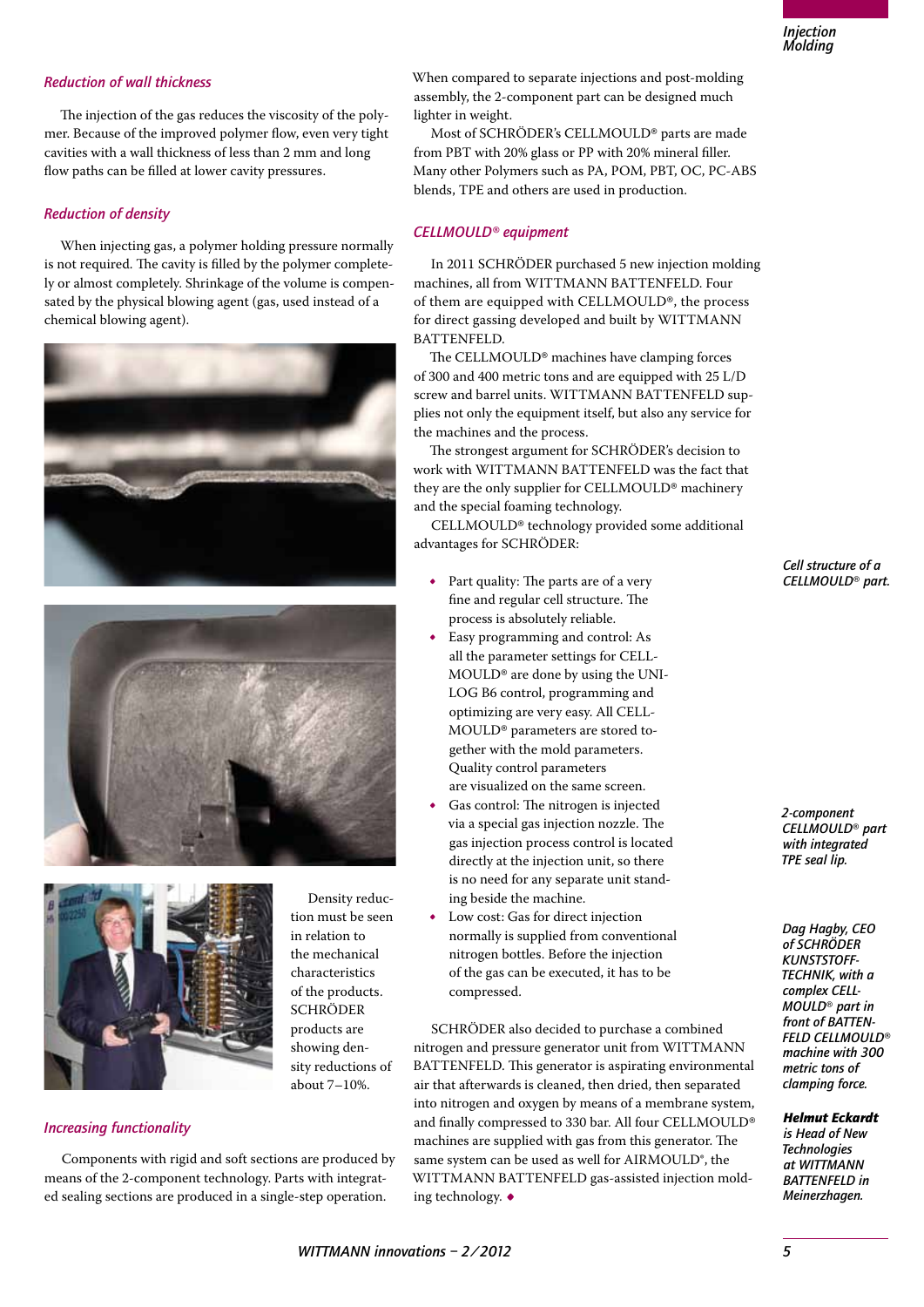# PLASTICOM get head start with the help of WITTMANN BATTENFELD

*PLASTICOM IMPEX SRL, based in Titu, Romania, became the first customer of the Romanian WITTMANN BATTENFELD agency that was founded in 2009. PLASTICOM was brought into life in 1993 by Constantin Neacsu, one of the most dedicated businessmen in the Romanian plastics processing field. Having grown every year, PLASTICOM has become very successful and is increasingly relying on both auxiliaries from WITTMANN and WITTMANN BATTENFELD injection molding machines. Bogdan Nestor*

n 2009,<br>PLASTICOM<br>started its<br>collaboration with n 2009. PLASTICOM started its WITTMANN BATTENFELD SRL, the then newly established Romanian agency of the WITT-MANN Group. PLASTICOM decided outright to acquire two injection molding machines from WITTMANN BATTENFELD, even within a difficult economic environment, as the financial crisis in Romania had just begun. All injection molders' customers are demand-

**Anttenfeld** TM 500/3700

*View of the new PLASTICOM production floor: injection molding machines from WITTMANN BATTENFELD and WITTMANN robots and material conveyors.*

*From left to right: Bogdan Nestor, Director of WITT-MANN BATTEN-FELD Romania, PLASTICOM Production Manager Ovidiu Neacsu, PLASTICOM General Manager Constantin Neacsu.*

ing the best quality at the same prices, even though the material costs have risen. The PLASTI-COM executives changed their way of thinking and managed to produce better quality with the same machinery resources, but at lower cost. PLASTICOM was still using 15 non-BATTEN-FELD machines that were 15 to 18 years old. Even though they were not their own, WITTMANN BATTENFELD technicians took care of the old machines to keep them continuously running. This service was a crucial part of PLASTICOM's progress.

In general, PLASTICOM processes ABS, PEHD, PS, and transparent PS into aesthetically pleasing parts. If the transparent parts are not molded perfectly, they are simply scrap. As PLASTICOM is not using regrind material, the percentage of scrap had to be considerably reduced in order to meet the customer's requirements and to successfully compete with the other injection molders on the market.



### *Central material handling system*

In 2010, the decision was made to install a central drying and conveying system that would supply the then 17 injection molding machines with plastics material. Again, an overall professional solution was found in the WITTMANN products.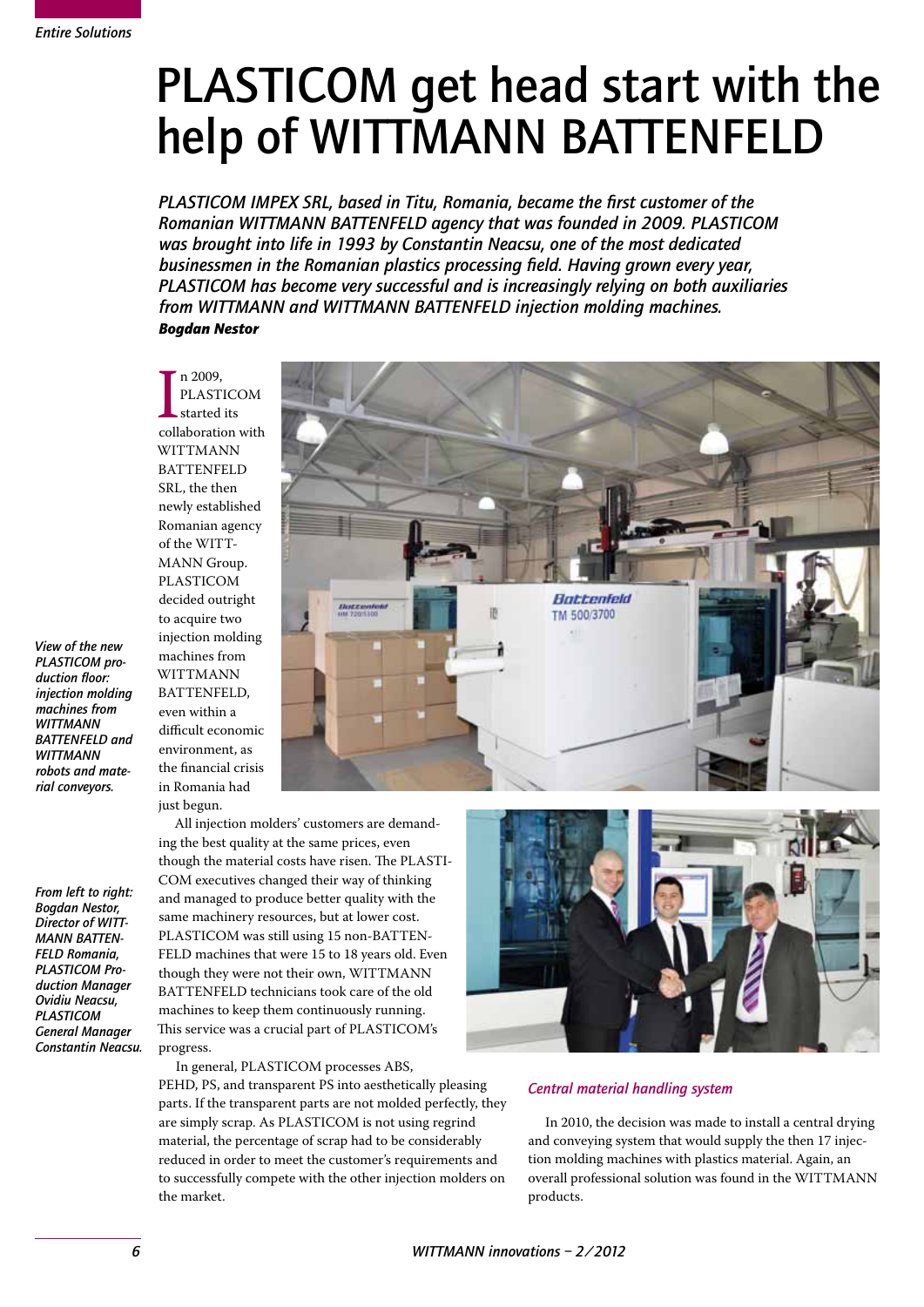Now, the new central WITTMANN drying and conveying system provides the material for both PLASTICOM production floors, serving older machines as well as the newly acquired models. The system is made up of two GM 09 pumps and two XM B filters that are in charge of two vacuum circuits. The pumps are connected via a manual 3-way-valve, and if one of the pumps should shut down by reason of failure, the vacuum will be kept running at full capacity by the other pump. Furthermore, the system contains a DRYMAX E battery dryer, three SILMAX material hoppers (with volumetric capacities of 100, 150 and 300 liters) and an RFID-coded coupling station with 7 inlets (each of them with 6 outlets). The material loaders have been chosen with regard to the respective injection molding machine's throughput, resulting in different models from the WITTMANN FEEDMAX B series

### *Automated production*

Also in 2010, PLASTICOM began production with two molds that were dedicated solely to running on their two big WITTMANN BATTENFELD machines. These were producing parts 24 hours a day, running even on Saturdays and Sundays.

Even so, PLASTICOM could not really produce the number of parts needed by the customer. As a result, two WITTMANN W833 robots with the appropriate EOAT (end-of-arm-tooling) were purchased.

After having worked for two months without automation, the output immediately jumped up by 20% after the introduction of the WITTMANN robots into the process. This was an amazing improvement, and it was exactly what



PLASTICOM needed. The robots are equipped with telescopic Y-axes so they will not interfere with the crane installation in the production hall.

### *Looking at the results*

In addition to the aforementioned products, PLASTICOM also bought some WITTMANN temperature controllers of the TEMPRO series which were both reasonably priced and completely reliable. General Manager Constantin Neacsu states to be very satisfied with the equipment bought from WITTMANN **BATTENFELD** Romania. He underlines the excellent support and technical advice

*For space saving reasons, the different components of the central drying and conveying system are installed on a platform.*

*Some details of the central system: XM B filter stations and coupling station (left), filters.*

*Bogdan Nestor is Director of* 

*WITTMANN BATTENFELD SRL in Bucharest, Romania.*

with varying sizes. As not all molding machines are processing masterbatch, only eight DOSIMAX volumetric dosing systems had to be purchased. The eMax/24 network control system from WITTMANN proved to be very stable, and was the most economic solution. Because of the recent acquisition of another four injection molding machines, the drying and conveying system was increased further last year, including the purchase of one more eMax/24 network controller.

given by the supplier. He says that this successful collaboration will definitely continue. Production Manager Ovidiu Neacsu adds: "We have doubled our production since 2010, this means we have produced double the amount of plastics material, and I have no idea how we could have managed this without our central conveying system from WITT-MANN. This system does its job very well – beyond all our expectations."•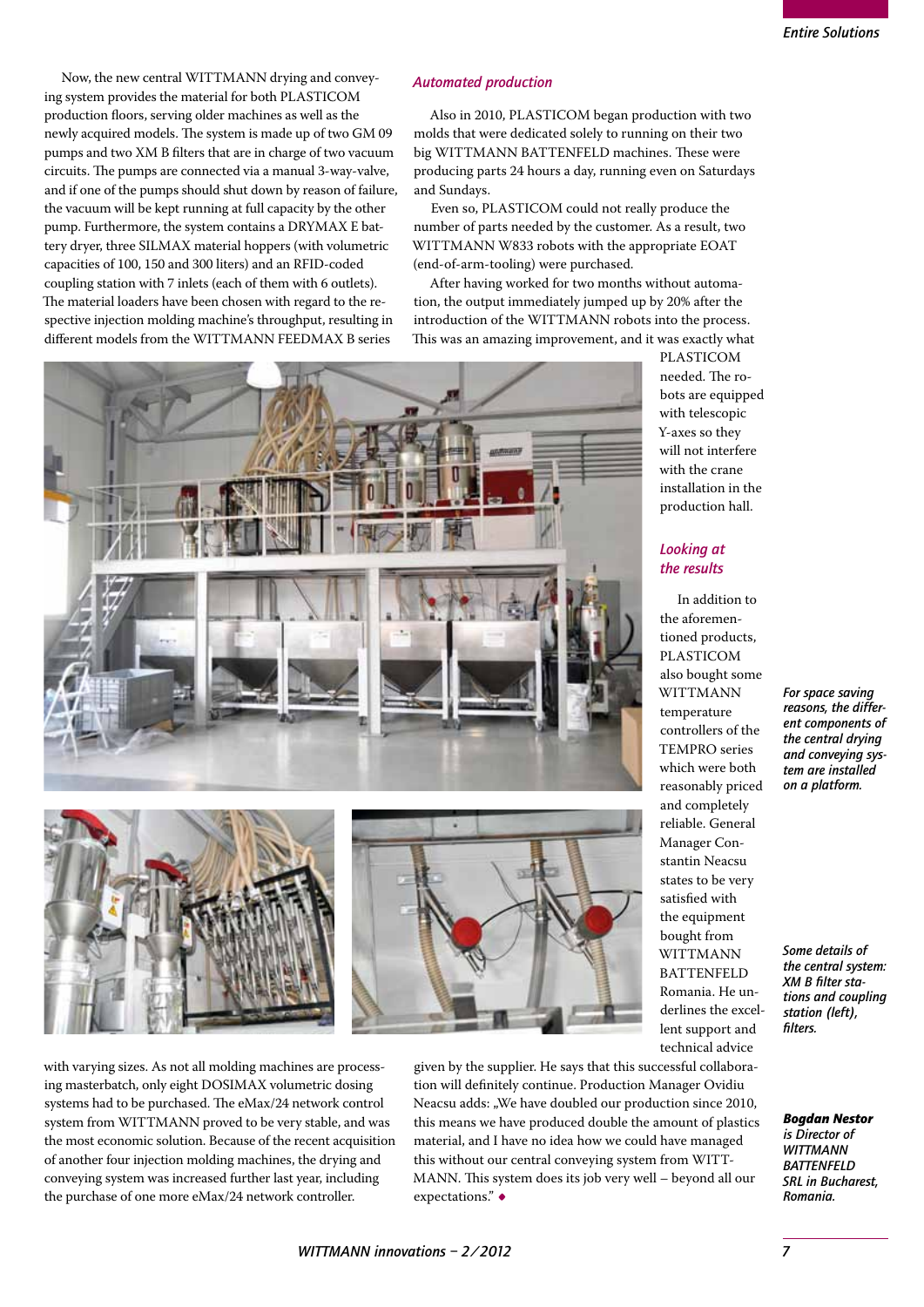# Temperature control: Confidence is good, control is better

*Users in the plastics processing industry are continually on the lookout for methods to increase process reliability. Monitoring of process parameters is a critical prerequisite for improving and maintaining product quality given identical or shorter cycle times. WITTMANN now offers related innovations in the field of temperature regulation. Zdravko Gavran*

Integrals of process parameters is<br>essential for tracing production<br>errors. Temperature, pressure<br>and flow rate are equally important essential for tracing production errors. Temperature, pressure here. Unintended rises or drops in temperature during production directly affect the quality of the parts. Such changes in temperature can, in turn, be caused by pressure and flow conditions.

### *Oscilloscope function*

*A look into the inner workings of a WITTMANN dual zone temperature controller with integrated distributors. Highlighted here is the distribution of one of the two temperature regulation circuits among two flow circuits.*

*Oscilloscope function of the TEMPRO plus D temperature controller permits recording of temperature (left), pressure and flow characteristics (right). The picture in the middle shows the indication of four flow rates on the display of a TEMPRO plus D dual zone temperature controller.*

If a lasting change in mold temperature occurs and goes unnoticed initially (for example, during a night shift), the exact time of the deviation can be determined by means of the temperature, pressure and flow curves provided by the TEMPRO's oscilloscope function. These recordings make it easier to ascertain the causes of deviations.

Constrictions due to deposits in temperature-control channels are indicated by increased pump pressure and reduced flow rate. Pump failures are indicated by reduced pump pressure and flow rate, and the causes of malfunctions not directly related to the temperature controller can also be localized.

If a hot-channel failure causes the cavity to overheat, for instance, this might be due to the insufficient availability of cold water for the temperature controller to use to cool the cavity. On the basis of such analyses, it is





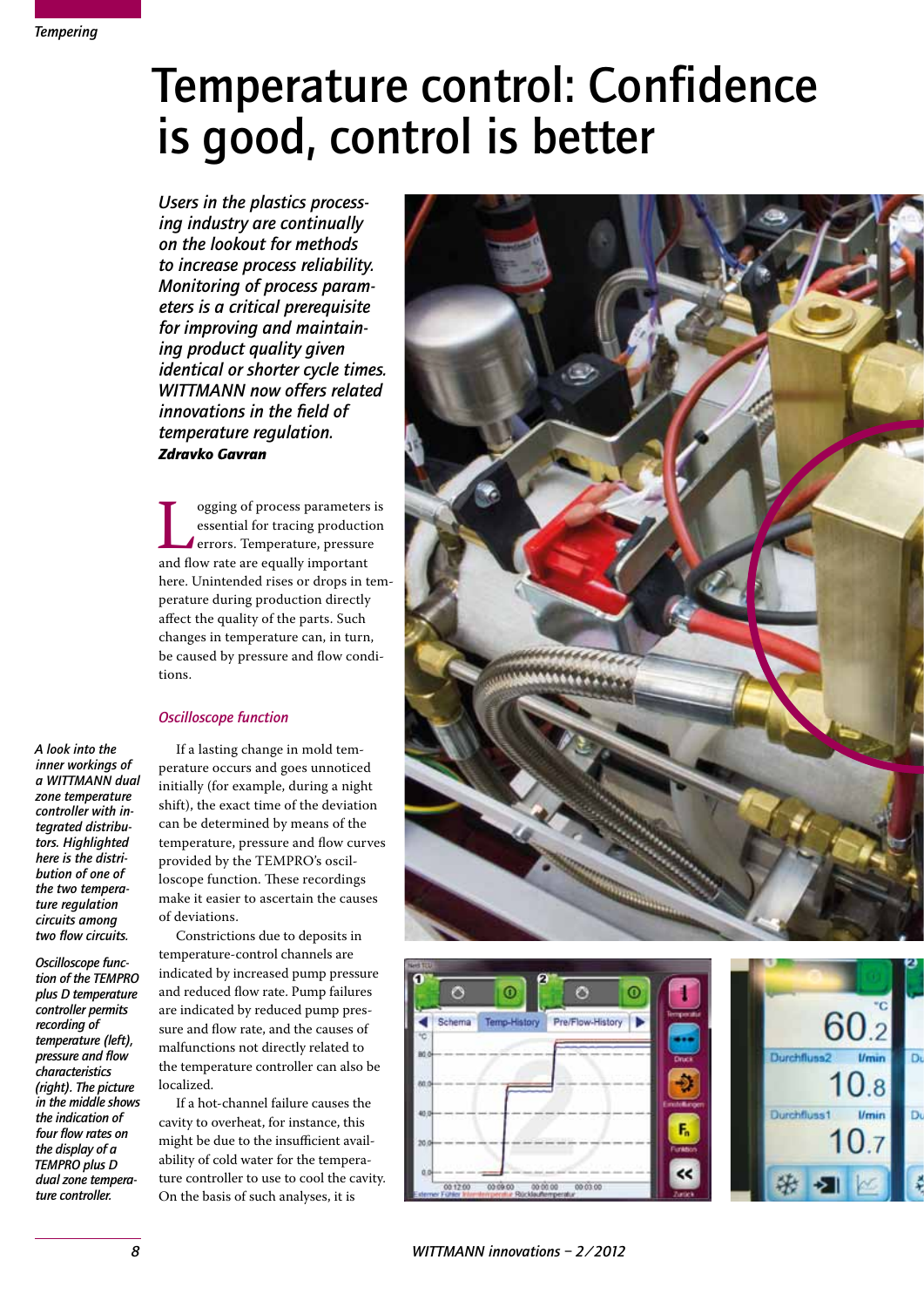ultimately possible to initiate appropriate quality assurance measures to help prevent errors in future. Last but not least, the oscilloscope function can be used to monitor manufactured parts. If part production values recorded over a certain period of time deviate from specifications, the related parts can be sorted out entirely.

### *Complete documentation*

For comprehensive documentation of process parameters, the temperature, pressure and flow rates recorded by the device can be transferred very easily via the standard integrated USB port of the TEMPRO plus D temperature

controller to a storage device (USB stick). This data storage is for the previous 24 hours. Data gathered during current operations can also be recorded directly onto a USB stick until its memory capacity has been exhausted.

These raw data can then be easily transferred to a personal computer and processed there by means of the specially developed WITTMANN software.

This instrument can also be used as service support for more rapid elimination of control problems over long distances.

### *Dual flow measurement*

If a temperature controller with just one temperature regulation circuit is employed, the usual procedure is to connect the cooling channels serially to the mold.

If a user wants to connect several flow circuits whilst retaining use of the single-circuit temperature controller, a distributor is needed.

This unit distributes the existing temperature regulation circuit among two flow circuits which then permit flow through the mold via a parallel connection.

Such a distributor has the option of being integrated into the temperature controller models D90, D140 and D160 of the WITTMANN TEMPRO series for the purpose of dual flow measurement, which allows mutually independent control of the flows through the two "sub-circuits" thus created.

This dual flow measurement is also possible for dual-circuit temperature controllers. In this case, after distribution of the individual temperature regulation circuits there are a total of four flow circuits, the flow rates of which can also be registered separately.

All flow rates from all temperature regulation circuits can be displayed continuously by the device so as to permit quick assessment of the flows in the mold.  $\bullet$ 

### *Zdravko Gavran*

*is Technical Sales Support of the Temperature Controllers Department at WITT-MANN Kunststoffgeräte GmbH in Vienna, Austria.*





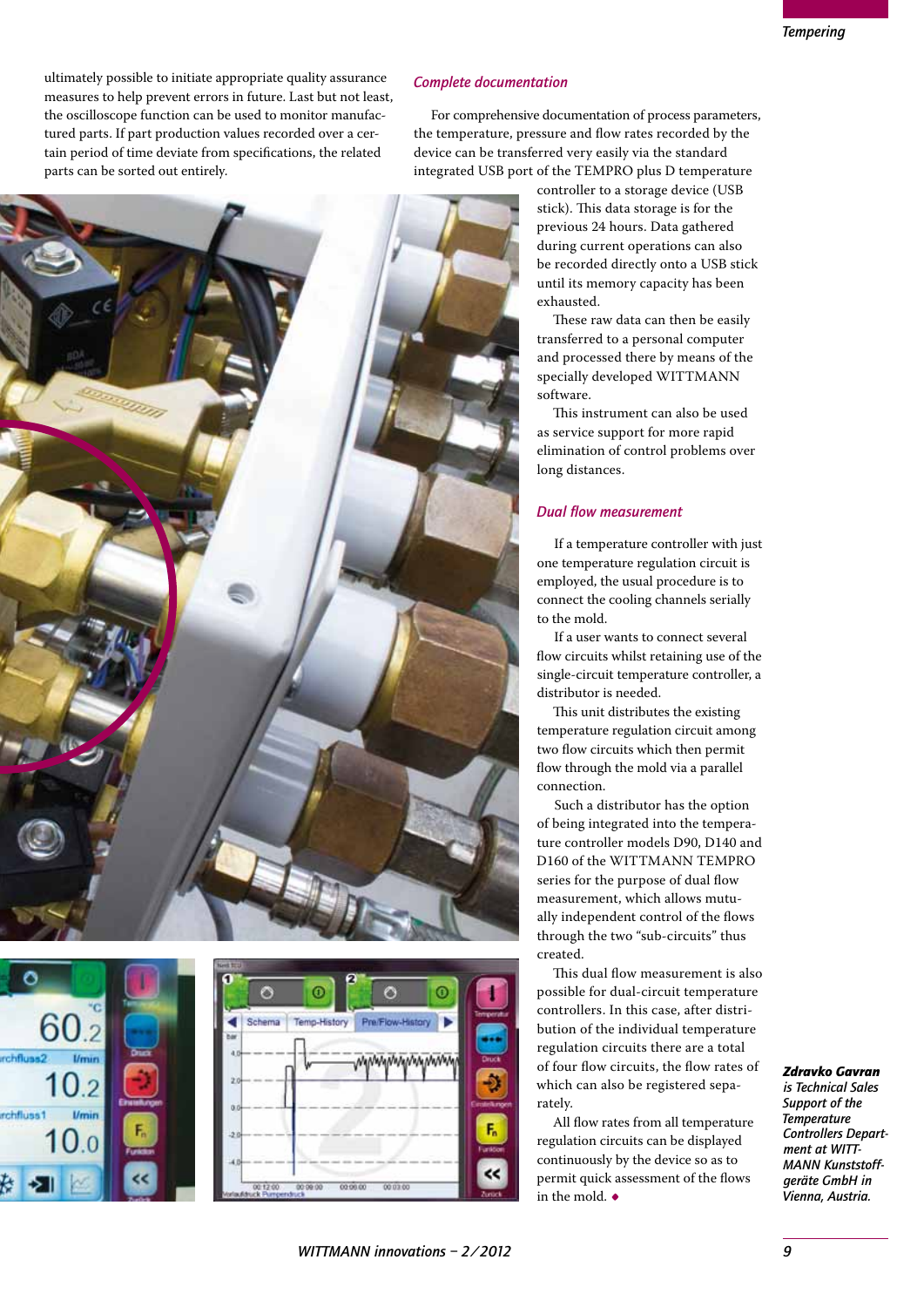### Automated, lightning-speed production of packaging lids

*The packaging industry requires very short cycle times which creates the main challenge to process design and machine technology. At WEIDEN-HAMMER PLASTIC PACKAGING (WPP) in Zwenkau, Germany, an innovative cooling concept is used to manufacture completely distortion-free container lids from PP with the shortest possible cycle times. This requires automation capable of realizing sequences as short as just a few tenths of a second. Walter Klaus*

The production of lids<br>
for food containers w<br>
diameters from 80 to<br>
110 millimeters seems trivial for food containers with diameters from 80 to at first glance, but it is not by any means. The specifications for this particular project were especially demanding.

Upon commencement of the project, WITTMANN and WEIDENHAMMER had already agreed on a number of general conditions which would no longer be modifiable. These included the return on investment to be provided by the automation system, a guaranteed cycle time and a fixed total price. The process itself was full of difficult details. All parts were to remain fully undeformed, not only during removal and handling, but also



during dense stacking in cartons in the proper position. This was one of the pre-conditions for a process that needs to be fault-free on a lasting basis. Food containers with lids of this sort are sealed 230 times per minute, a speed that requires a flawless part. Furthermore, the entire system had to be constructed and pre-equipped to allow later use in IML (in-mold labeling) mode in terms of mechanics, as well as control and programming technology.

Also, changeover to this production mode had to be demand-based, and possible through simple retrofitting without major modifications. Moreover, this conversion option could not lengthen the cycle time originally defined for the lid-installing application.

For WEIDENHAMMER, there were obvious reasons to grant WITTMANN the contract for this system. According to Maurizio Conte, operations manager at WPP, these reasons included "modern technology, service-orientation and a good basis for communication, coupled with a balanced price-performance ratio. Equally important for us were the exclusively positive experiences gathered by our affiliated plant in Hockenheim with WITTMANN for over two years, and the very good results yielded there by a similarly designed system."

### *The production concept*

The system consists of an all-electric injection molding machine, an 8-cavity tool, and a WITTMANN automation cell with a W737 high-speed robot, a W732 four-axis servo robot, and a sorting and transfer unit for packing the lids in cartons. Thorsten Sturm, WPP operations manager in Zwenkau, explains the use of the all-electric injection molding machine with "fifty percent energy savings compared to fully hydraulic machines, and a much lower risk of contaminating parts manufactured for the food industry." Compared with free fall of the lid from the mold and subsequent alignment in the sorting device, handling with appropriate automation provides an added advantage of minimized contamination risk. In addition, the electric machine helps reduce energy consumption, a quality that always receives special attention at WEIDENHAMMER.

The different lids to be produced at this facility have a wall thickness of 0.5 mm and a diameter of up to 104 mm. They tend to warp during both the production process (cooling in the tool) and the subsequent shrinkage process. Warping in the tool itself is prevented by a special cooling technology which allows extremely short injection and cooling times.

*high-speed robot (WITTMANN W737) removes eight plastic lids from the injection mold and passes them on to a transfer and alignment unit in each case.*

*A laterally inserted*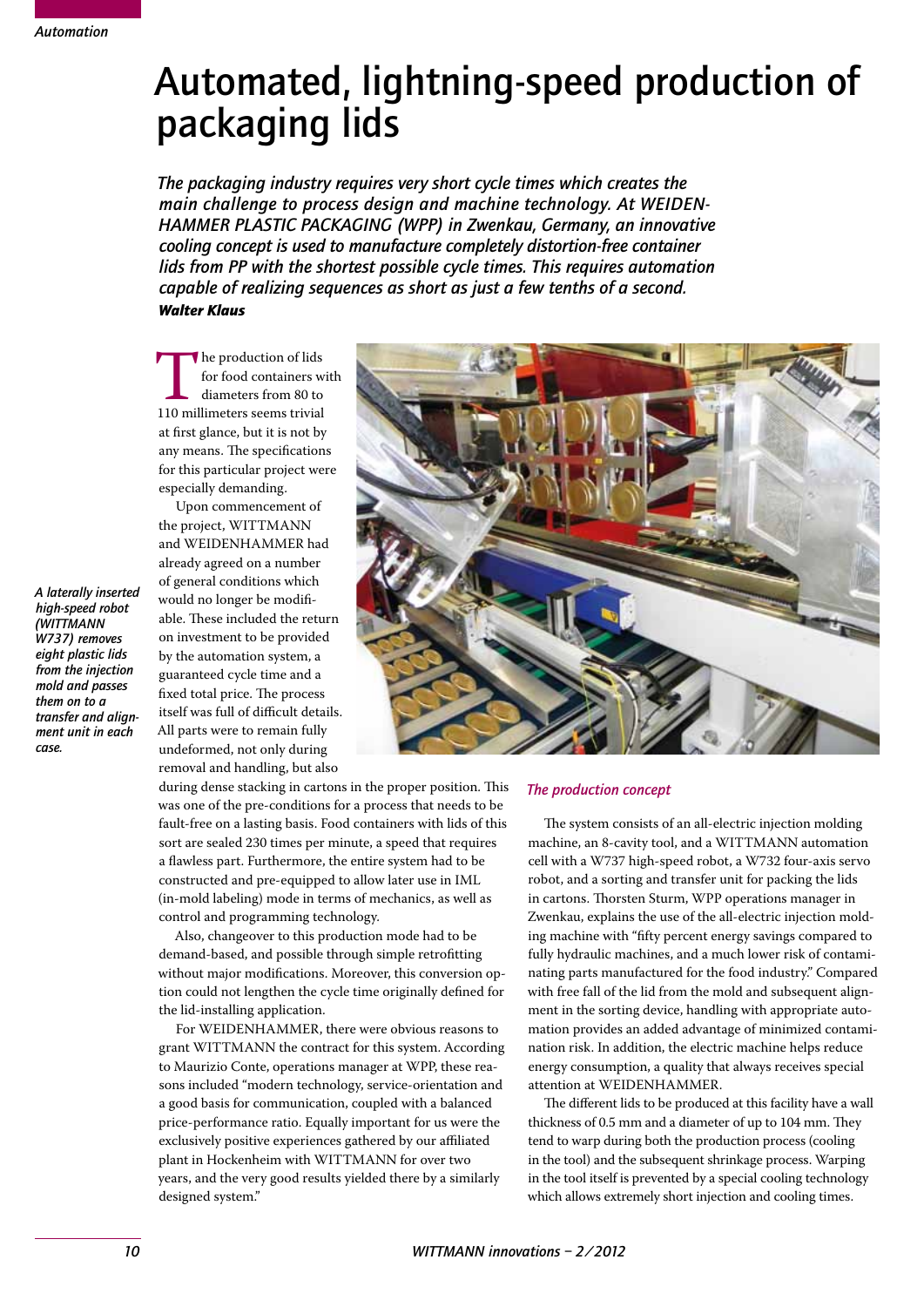Warping during shrinkage is avoided by rapid handling and secure, stable storage in the carton. Fast and distortion-free solidification of PP, which has a high melt index, requires a cooling system which maintains the steel tool's cavities at a consistently low temperature by immediately dissipating the heat introduced by the melt. This is achieved by very thin walls between the cooling channels and the cavities' interior, and water cooled to 12°C for very efficient energy transfer.

### *Acceleration to 7 g*

The lids manufactured in the 8-cavity tool are removed by a laterally inserted W737 special robot with a high-speed drive based on the proven W-Drive technology. Optimized





for such situations, this technology achieves accelerations of up to 7 g. The insertion and withdrawal strokes each have a length of 800 mm. Despite a very steep acceleration ramp, the top speed is maintained for a very short time before the robot is brought to a standstill again by an equally steep deceleration ramp in order to remove the part, for which purpose a demolding stroke is not necessary. Vacuum suction units lead the way during insertion.

No sooner have these units reached their position than the lid is ejected and transferred to them. This achieves a removal time of 0.6 s, as measured from the "mold is open" signal to the "mold is closed" signal. Forming part of the standard, *SmartRemoval* functionality of WITTMANN's control system, this technique allows the operator to attain the shortest possible removal time at the "push of a button". Indispensable for the gripper is an extremely lightweight yet highly rigid

design, achieved by means of a precisely calculated aluminum construction. For the W737 high-speed robot, too, the moving masses needed to be minimized to achieve the high accelerations involved here. The removed parts are passed on to a gripping and transfer unit whose kinematics blend the simplest drive technology with fast motion. Within two seconds, the lids are transferred in two rows, each accommodating four parts, and then distributed among four parallel tracks, while, simultaneously, the transfer of a new round is prepared. Placed in guide rails on sorting belts, the parts are then collected and aligned so that they can be picked up by a W732 standard robot with four servo axes and stacked in a carton. If the extremely rapid transfer in the tool causes the lids to become offset with respect to the theoretical midpoint, this deviation is compensated via the contour of the guide rails on the sorting belts.

On its way out of the tool, and before transferring the part, both the removal gripper and the transfer gripper pass an ionizing bar. The ionized air here completely eliminates any electrostatic charge on the parts, thereby reducing their contamination by particles in the ambient air. The discharge process also permits accurate and lastingly stable storage patterns in the carton without causing parts to repel each other and shift out of position, which is crucial for avoiding distortion during cooling and consequent shrinkage. Fastacting, color-independent sensors check for correct positioning and quantity of parts following deposition in the carton. A division of tasks between the three basic units has made it possible to achieve the specified and assured total cycle time of four seconds.

### *Short commissioning times*

The entire system, consisting of the fast removal mechanism, transfer unit and sorting belts, is integrated into a base frame. This modular technology enables not only fast and accurate transfer of parts, but also programming and teach-in of the individual gripper positions during production at WITTMANN. The entire unit was subsequently aligned and fixed with respect to the tool's zero-point at WEIDENHAMMER, thus becoming ready for operation. It was possible to commission the system very quickly at WEIDENHAMMER, thereby significantly reducing the installation costs, which form part of the purchase price. Another positive result was minimization of the production system's downtimes.

Proving highly beneficial during regular operation too, the robots' program structure and control linkage contributed in a special way to the rapid commissioning process. The devices operate on what is known as the "handshake" principle: In this case, the W737 robot is defined as the "master" responsible for controlling the basic functions of the W732 robot, as well as the transfer and sorting unit. Program functions such as Start/Stop, Moving to home position, Set stop and Emergency stop can thus be accessed from a single *TeachBox* for the entire facility.

The facility's technology and implementation have been received with great enthusiasm at WPP in Zwenkau. According to Maurizio Conte, "a further WITTMANN facility designed identically in principle is currently being set up at our premises."•

*The transfer and alignment unit with an ionizing bar receives and distributes the eight lids within two seconds on four parallel tracks.*

*A W732 servo robot removes the plastic lids from the sorting belt and stacks them according to a special deformation-free pattern in the packaging unit.*

#### *Walter Klaus*

*was (until his retirement in 2008) Technical Director of WITTMANN Robot Systeme in Schwaig, Germany.*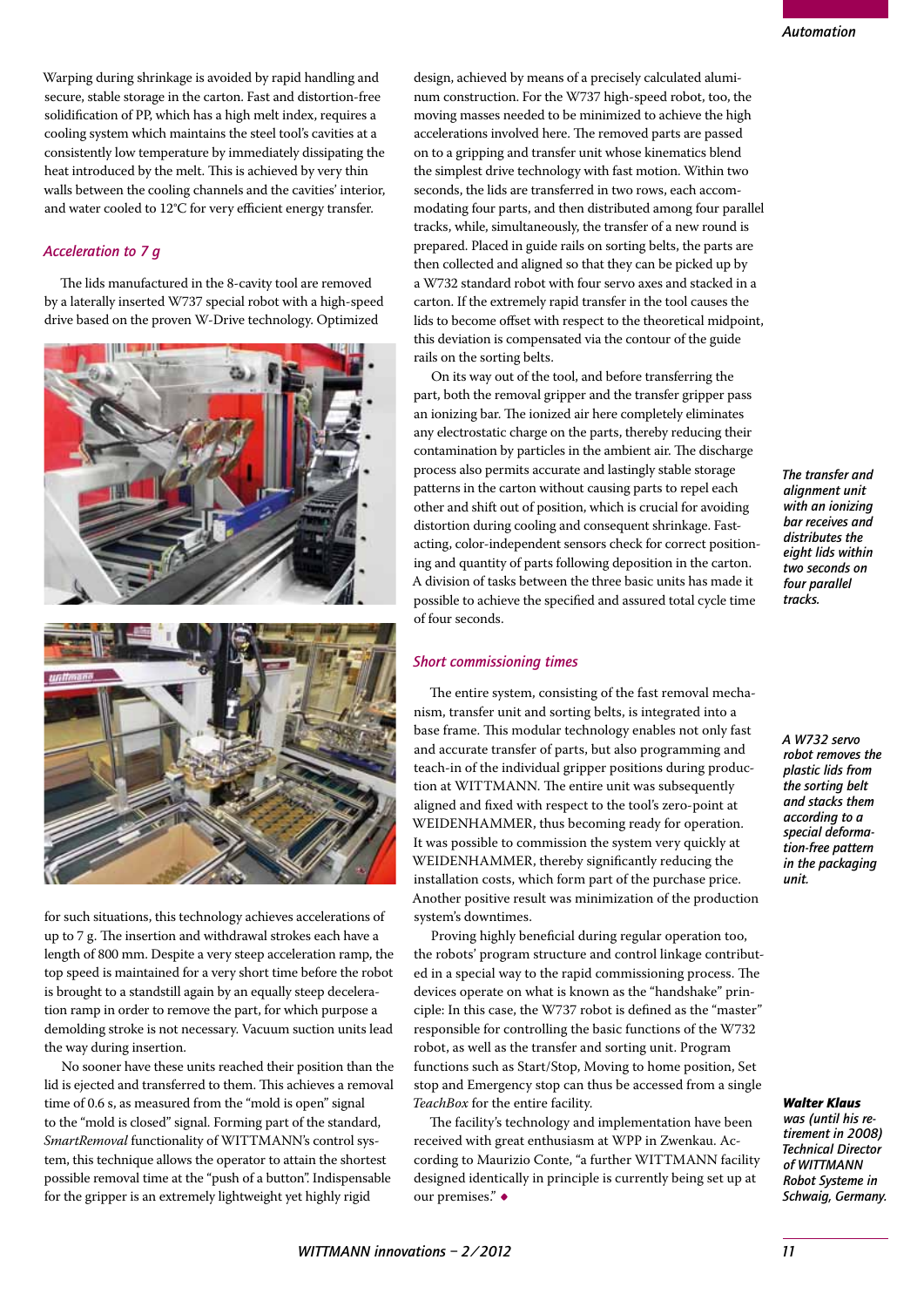# Granulating under the machine

*Placing the granulator under the processing machine is a method that is offering some relevant advantages to plastics processors. WITTMANN is developing an extensive range of under-the-press granulators. Denis Metral*

There are some benefits of recycling the material<br>in-line, and an increasing number of customers are<br>interested in granulator placement underneath the<br>injection molding machine. A granulator can be fully intein-line, and an increasing number of customers are interested in granulator placement underneath the grated under the machine, thus giving free access around the IMM. This reduces the footprint of the production equipment, and it leads to quieter working conditions by minimizing the generation of noise, which is confined under the IMM frame. There are additional advantages of granulator placement directly under the mold:

- No labor cost for handling the material.
- Compact installation compared to a conveyor belt alongside the IMM.
- • The sprues are 100% recycled in-line without the risk of pollution.
- A safety device can be installed connecting the granulator to the IMM. Then the granulator will work only if it is placed correctly under the machine – removing it from its operation position would stop it for safety reasons.

Different auger models are available for the WITT-MANN Minor and Junior series of screenless granulators as well as for the MAS2 granulator that is an ideal fit for the in-line recycling of soft to medium hard plastics.

### *MAS2 Auger granulator*

tection.

High level indicator.

Connector for water cooling.

The MAS2 Auger granulator from WITTMANN is a conventional granulator with auger feed which allows it to be placed directly underneath the mold area of the molding machine. The 247 x 255 mm cutting chamber and the open rotor are identical to that for the model MAS2 (3 moving and 2 fixed knives). The low rotational speed of 200 rpm guarantees uniform regrind and minimal fines. The MAS2 Auger granulator is available with a large auger trough opening (600 x 280 mm) for wider runners. For the processing of soft materials, the granulator features a knife that is located above the screw to avoid large, soft sprues wrapping around the screw. Many options are available to meet the customer's specific requirements:

METALSTOP, the patented metal de-

• Hopper directly on the auger feed throat

### *Denis Metral*

*is International Product Manager for granulators at WITTMANN BATTENFELD France SAS in Seyssinet-Pariset.*







for robot or conveyor feed.

- Auger feed throat height of 524 mm.<br>• Remote control box.
- Remote control box.

As a special option, WITTMANN granulators can also be furnished with the so-called ARS (Automatic Reversing System). The ARS provides optimal processing for continuous operation and can help avoid shutdowns due to blocking. If an overload is detected by changes in amperage or speed, the motor stops and reverses to remove the part that caused the blockage and then turns forward again. This feature is leading to the highest process security.  $\bullet$ 

*Views of applications using the WITTMANN MAS2 Auger under-thepress granulator.*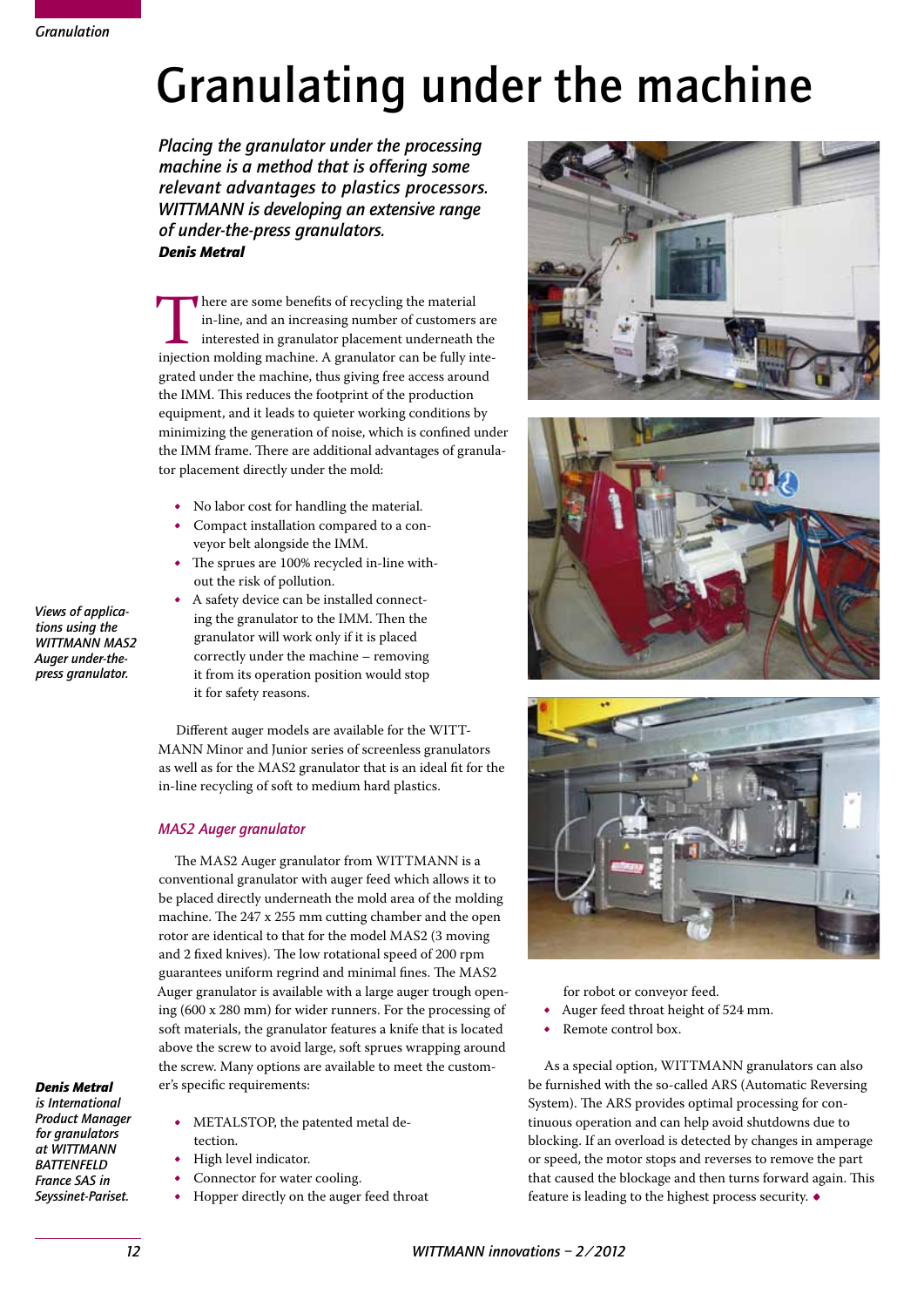

## Austria: Philips benefiting from the *EcoPower*

*Royal Philips Electronics has many subsidiaries all over the world. The Group runs a Competence and Development Center for Consumer Lifestyle in Klagenfurt, Austria.*

*My EcoPower*

**Part 4**

*Respondent: Martin Varch*

*Position: Process Engineer*

> *Company: Philips*

*Location: Klagenfurt, Austria*



*Philips Process Engineer Martin Varch and "his" EcoPower injection molding machine.*

- *What size and spec is your EcoPower machine?* We have a new WITTMANN BATTENFELD *EcoPower* 55/350 H, UNILOG B6<sup>s</sup>.
- • *Who is Philips?* Royal Philips Electronics with headquarters in the Netherlands is a company offering a wide variety of products for health care and wellness.
- • *Which IMM's brands do you currently have?* We currently use Engel and WITTMANN BATTENFELD injection molding machines.
- • *Why did you decide to purchase an EcoPower?*

We had conducted some research comparing hydraulic and

electric machines. Finally, our findings pointed to the selection of an *EcoPower* machine from WITTMANN BATTENFELD.

- • *Which were your expectations with your EcoPower 55?* We were aiming to achieve: first a reduction of cycle time, and also a reduction of power consumption and a reduction of water cooling.
- • *Which are the actual results?* We were able to achieve much more process stability in production.
- How many molds are you typi*cally using on your EcoPower 55 at present?* We are unsing a total of seven molds.
- *What are your favorite design features on the EcoPower 55?* We like very much the user pages and the many options regarding the configuration of the machine interface. This makes for a much easier operation for our operators.
- • *Maybe you had other benefits that you would like to mention?* We find that we have a much cleaner working environment compared to the fully hydraulic equipment.
- • *Which changes would you suggest for the WITTMANN BATTEN-FELD EcoPower series of injection molding machines?* We think that a good idea might be a feature for automatic height adjustment. ◆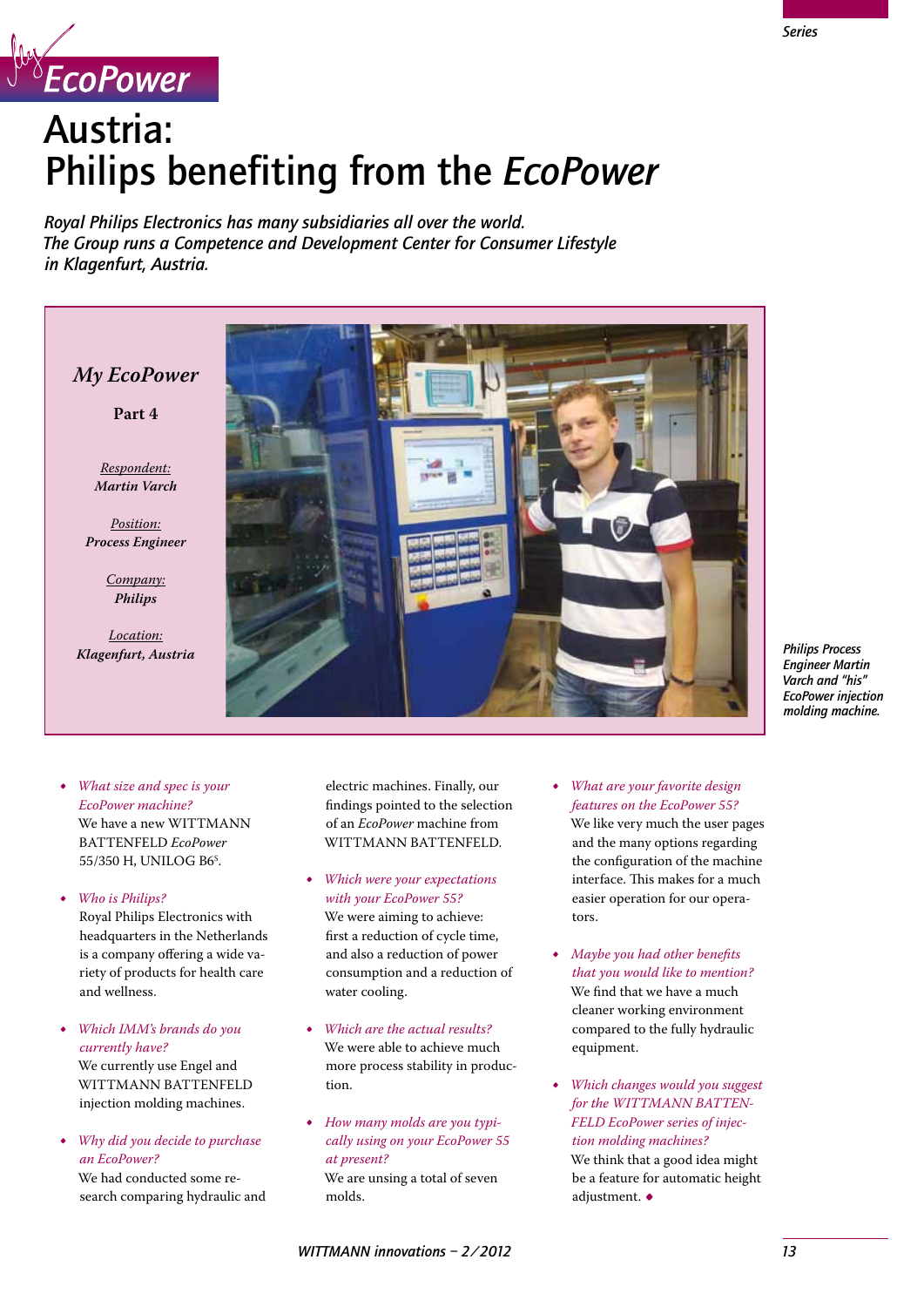### Switzerland: WITTMANN and BATTENFELD work hand in hand

*The WITTMANN Group is represented in Switzerland by two companies: BATTENFELD Schweiz AG in Volketswil, responsible for sales and service of injection molding machines, and WITTMANN Kunststofftechnik AG, based in Kaltbrunn and specializing in automation and peripherals. Both companies nonetheless frequently find themselves working in close cooperation, thereby substantiating their motto of "one-stop shopping".*

*Four managers at the Swiss Plastics 2012 pursuing a common objective (from left to right): Werner Bürli, WITT-MANN Kunststofftechnik AG (Switzerland); Michael Wittmann, WITT-MANN Kunststoffgeräte GmbH (Austria); Georg Tinschert, WITT-MANN BATTEN-FELD GmbH (Austria); Thomas Robers, BATTEN-FELD Schweiz AG (Switzerland). (Photo: M. Flury)*

*The WITTMANN Group's Swiss branches in Volketswil (left) and Kaltbrunn.*

Designing efficient injec-<br>tion molding processes<br>not only requires first-class not only requires first-class equipment, but also the ability to cohesively match the various means of production, such as processing machines, automation and peripherals. The WITTMANN Group's global enterprises have made it their goal to always bear all aspects of a production plant in mind for the benefit of their customers. Only a capacity to appropriately combine know-how from the various areas of plastics processing can achieve customer-specific solutions which actually earn the name "solution".

### *Successful unity*

In this spirit, the WITT-MANN Group's Switzerlandbased companies for the first time presented themselves at a joint exhibition stand at this year's Swiss Plastics show. On exhibit were two all-electric injection molding systems,

each fully equipped with robots and peripherals. There was an *EcoPower* system with a W823 robot for producing a technical part, and a *MicroPower* system with a W8VS2 SCARA robot for producing a medical clip weighing 2 mg. In terms of control technology, the robots, temperature regulators and other peripherals were fully integrated into the respective manufacturing cells. The presentation at Swiss Plastics 2012 gave each of the two companies an opportunity to demonstrate their entire system competence to the professional audience there. Both highly-integrated manufacturing cells served to sym-





bolize the constructive collaboration between WITTMANN and BATTEN-FELD.

Werner Bürli, Managing Director of WITTMANN Kunststofftechnik and Thomas Robers, Head of Sales and Managing Director of BATTENFELD Schweiz also comment similarly on the core competencies of their enterprises, leaving no doubt that they pursue the same goals.

"We provide injection molding machines which, together with WITT-MANN's customized automation and peripheral equipment, comprise injection molding systems that offer



high economic value", declares Thomas Robers. Werner Bürli further emphasizes a need for considering processing machines and peripherals as two aspects of a single effort toward systems expertise: "We deal with temperature management in tools, material drying and conveyance, and, of course, application automation. In all areas, we have products which lead the market. Of decisive importance, however, is our systems expertise which allows us to account for entire processes as well as logistics. From this, we develop a solution which maximizes added value for the customer" $\bullet$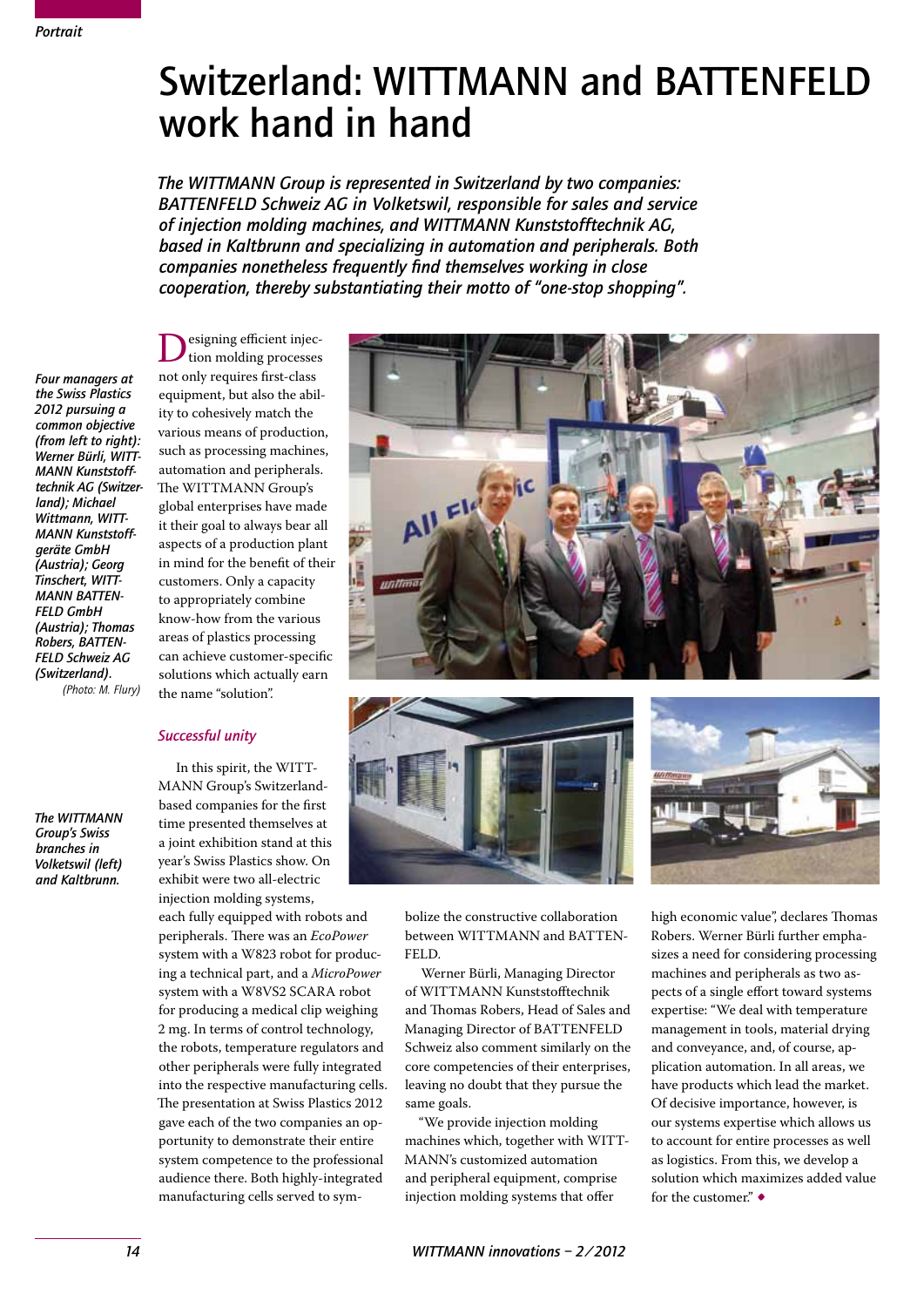*The Indian team at the Plastindia with General Manager Nanda Kumar (first row, third from the left) and Domenik Nikollaj, Material Handling Sales Manager in Vienna, Austria (first row, second from the right).*

### India celebrating the first 5 successful years

Since its incorporation in December<br>2006, WITTMANN India has re-<br>2006, WITTMANN BATTENnamed itself WITTMANN BATTEN-FELD India Pvt. Ltd. to better reflect the broadened sales and service support after WITTMANN's acquisition of BATTENFELD in April 2008. Since its founding, the Indian company has enjoyed uninterrupted growth. This is not only reflected in its market share, but also in the growth of its team, which has now has surpassed 35 employees. This guarantees excellent coverage of all Indian plastics centers. Today, WITTMANN BATTENFELD India is independently developing customized automation solutions, and is the leader in development of linear robots. Another leadership role was earned in the field of powder injection molding with specially adapted injection molding machines of the BATTENFELD HM series.

### *A challenging and dynamic market*

The Indian Managing Director, Nanda Kumar, points out: "The Indian plastics processors are innovative, dynamic and demanding; they require technological leadership, together with outstanding service and short response times. Starting the day WITTMANN **BATTENFELD** India came into existence, it was our goal to be an all around reliable partner. We are proud to have achieved this within a demanding environment, and of course we are trying to further develop our market position by promoting the other products in our extensive portfolio. The Indian plastics

market has grown consistently over the last years by double digit figures, and we have been able to grow at an even greater rate."

Nanda Kumar sees a lot of potential for further growth in robots and automation, but also in the field of central drying and conveying systems with the corresponding WITTMANN M7.2 control. He is also confident that the EcoPower injection molding





machines, as well as the automation of blow molding machines, will make a strong impact on the Indian market. Today, the Indian plastics industry is look-

*The new premises of WITTMANN BATTENFELD India in Chennai.*

ing for energy efficient equipment to be able to reduce manufacturing costs. Here, WITTMANN BATTENFELD is making a big impact due to their commitment to achieving the lowest possible energy consumption of their equipment. To meet the growing demand of the Indian plastics industry, WITTMANN BATTENFELD India will once again expand their manufacturing capacity in 2012.•

### WIBA Colombia establishing on the local market

The Colombiaplast trade fair held in<br>Bogota in 2008 saw the inaugura-<br>tion of a local channel for distributing tion of a local channel for distributing the products of WITTMANN BATTEN-FELD. This ambitious project has since burgeoned into the enterprise's Colombian sales organization.

WIBA Colombia was established at the suggestion of Carlos Chávez who, as managing director of the WITT-MANN Group's Mexican branch at the time, wanted to expand the enterprise's activities to Latin America. For strategic reasons, expansion began in Colombia with the aim of achieving the same significant measure of success Carlos Chávez had already achieved in Mexico. In 2011, WIBA Colombia finally commenced its operations as an independent company. The newly founded establishment received crucial support



from WITTMANN Mexico in terms of logistics, spare parts and service. The Colombian plastics processing industry holds great potential. Demand for peripheral equipment (ranging to complete conveyor systems), IML systems and injection molding machines is rising. A number of prominent companies in the plastics sector rely on robots and other peripheral equipment from the WITTMANN Group, whose competence as a technological partner is held in the highest regard.

Customer relations are maintained by the technical service department too, which contributes to the bond of genuine trust which has arisen between customers and the service teams. The staff of WIBA Colombia is made up of engineers with technical/chemical background. In 2012, Managing Director Sublema Rios formulated the goal to position WIBA Colombia permanently as the largest supplier of peripheral equipment and molding machines in Colombia. The company will present itself and its products to industry professionals from 1st to 5th October at the Colombiaplast 2012 (booth 1718). ●

### *Rear row: Willington Guzman, Carlos Mendoza, Jorge Lopez. Front row: Jairo Mantilla, Managing Director Sublema Rios, Estrid González (from left to right in each case).*